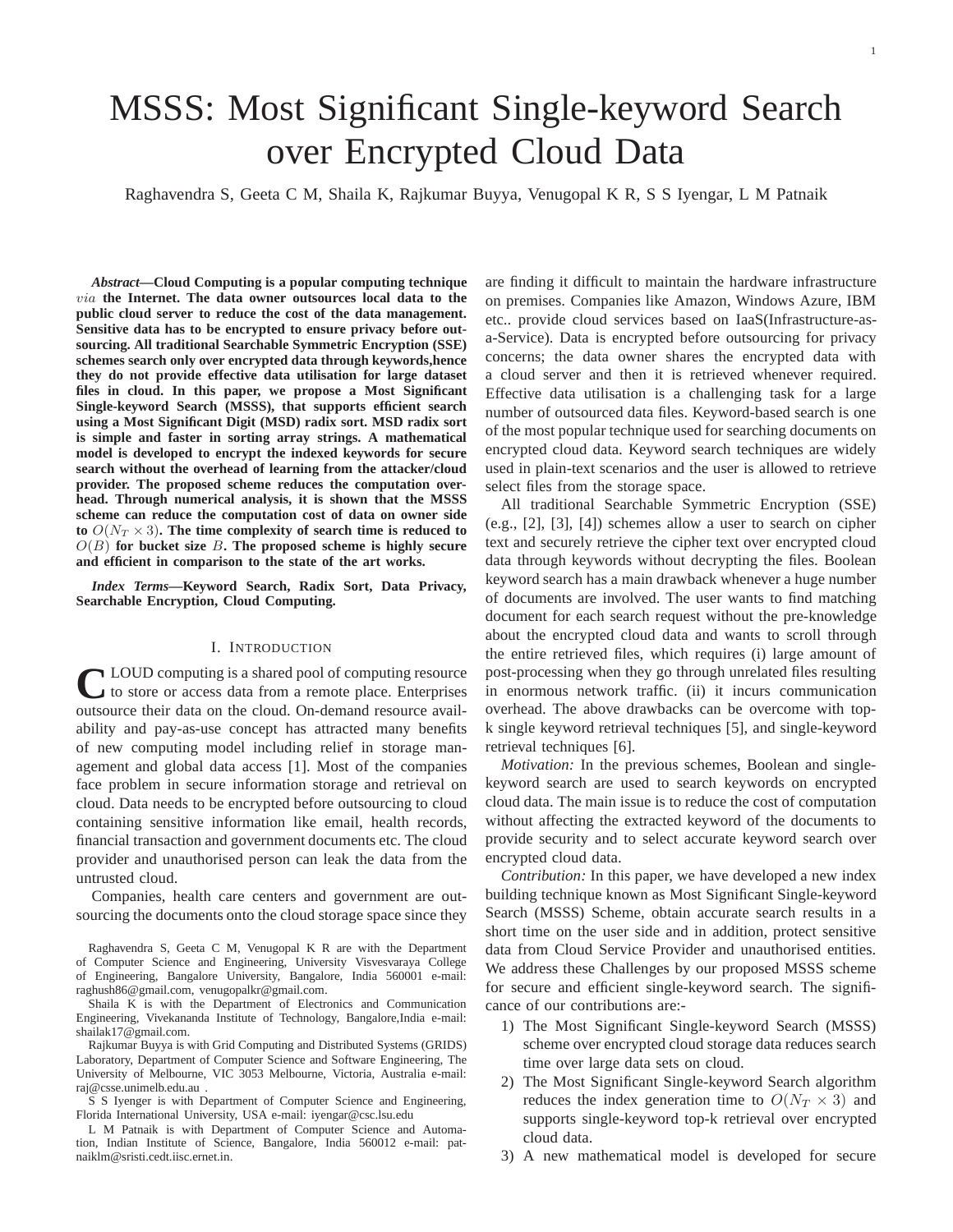encryption search over index, without learning anything about queried keyword from unauthorised entities.

*Organisation:* The rest of this paper is organised as follows: Related works are discussed in Section 2. Background work with respect to traditional schemes is presented in section 3. Problem statement, system model and design goals are explained in section 4. In section 5, the proposed Searchable Encryption Scheme is developed. Performance Analysis is given in section 6. Conclusions are presented in section 7.

#### II. LITERATURE SURVEY

We discusses various existing technique focused on secure keyword search on cloud environments. We also identify their strength and weakness. In rest of paper we demonstrate how our scheme overcomes those weaknesses.

Multi-keyword search on encrypted cloud data have been investigated in [6], [7], [8]. It provides security and efficient search by using two thread models, cipher-text model and background model. A secure k-Nearest Neighbor (k-NN) algorithm was implemented in MRSE scheme [6].Orecik *et al.,* [9] proposed an efficient privacy-preserving search over encrypted cloud data that utilises minhash functions to improve the precision rate. The advantages of this scheme are multi keyword search in a single query and effective ranking capability based on term frequency and inverse document frequency.

Ranked searchable encryption schemes are explored in [5], [10], [11], [12] over encrypted cloud data. The secure ranked keyword search schemes are stronger security definition compared to SSE. The Order Persevering Mapping(OPM) technique is used in [5],[10],[12] for ranking the searched file over encrypted cloud data. The OPM technique protects the sensitive score information from the cloud provider. OPM method is highly efficient but they lead to collisions in the network and increases computation cost. One-to-many OPM technique is presented in [10], [12] for secure term frequency. Sun *et al.,* [10] developed a Secure Ranked Semantic Keyword Search (RSS) over encrypted cloud data. A fuzzy solution contributes to search the semantic keyword on encrypted cloud data. The data owner generates a piece of metadata for each file and uploads the encrypted set of metadata and collection of document to the cloud. Semantic search returns exactly matched semantically related files to the queried keyword.

Privacy preserving keyword search schemes are proposed in [3], [9], [13], [14], [15], [16], [17] focusing on security definitions and encryption techniques. The Decisional Diffie-Hellman(DDH) are adopted in [3],[18] for security assumptions. Boneh *et al.,* [3] have defined the mechanism of a public key encryption technique (PKES) with keyword search. The user privacy is not violated and gateway does not learn anything about the encrypted mail. Kumarverma *et al.,* [16] have investigated a new Dictionary and Lingual Keyword based Secure Search method to find exact encrypted cloud

data by using multi-lingual search queries, phonetic and also keeping the data integrity of the cloud data storage. The time is reduced to search documents on encrypted cloud data but distribution of dynamic key to enable stronger security.

#### III. BACKGROUND WORK

Yu et al., [19] have developed Searchable Encryption(TRSE) technique supporting top-k multi keyword extraction from the cloud storage system. Searchable Symmetric Encryption (SSE) technique is used to retrieve encrypted data over cloud. The homomorphic encryption is implemented to rank the searched data. The TRSE technique ensures security for small datasets. The user encrypts and send the cipher-text to the cloud server. The size of the cipher-text is too large. Therefore, the encrypted trapdoor size is too large for communication. The computation overhead on server side is dependent on  $tf -idf$  weights to calculate relevance score for each keyword search request.

#### *A. Vector Space Model*

The vector space model does not effectively work on large scale datasets. The vector space model matrix involves keywords  $(w_i)$ , file identifiers  $ID_i$  and frequency score  $(S)$ . The index file takes more and unnecessary storage space. If the frequency is zero then the keyword  $(w_i)$  does not appear in the file  $ID_i$  but the memory is allocated to store the value zero which increases the search time because of a large number of zeros. In TRSE, the analysis is limited to 1000 keywords  $(w_i)$ . Homomorphic encryption computes entire matrix including zeros that incurs high computation overhead.

TABLE I VECTOR SPACE MODEL DATA REPRESENTATION

| Terms<br>File IDs | $w_1$          | $w_2$          |                |                  |                |                | $w_3$ $w_4$ $w_5$ $w_6$ $w_7$ $w_8$ |                |
|-------------------|----------------|----------------|----------------|------------------|----------------|----------------|-------------------------------------|----------------|
| $ID_1$            |                | $\overline{0}$ | 1              | $\overline{0}$   | 1              | 1              |                                     |                |
| ID <sub>2</sub>   | 3              | $\overline{2}$ | 1              | $\overline{2}$   | $\overline{0}$ | $\overline{0}$ | $\overline{2}$                      | $\overline{2}$ |
| $ID_3$            |                | 3              | $\overline{2}$ | $\overline{0}$   | $\overline{0}$ | $\overline{2}$ | $\overline{0}$                      | -1             |
| $ID_4$            | $\overline{0}$ | $\overline{0}$ | 3              | $\boldsymbol{0}$ | $\overline{2}$ | $\mathbf{1}$   | $\overline{2}$                      | $\theta$       |

#### IV. PROBLEM STATEMENT AND SYSTEM MODEL

Consider n files to be outsourced on the cloud server of  $honest - but - curious \text{ model used in most of the SSE}$ scheme. This cloud server should act as an honest follower of the designed protocol. It should be curious enough to infer and analyse the word during message flow to learn additional information. The main objectives are to:

- reduce the secure search time over encrypted cloud data without learning any extra information.
- reduce communication overhead.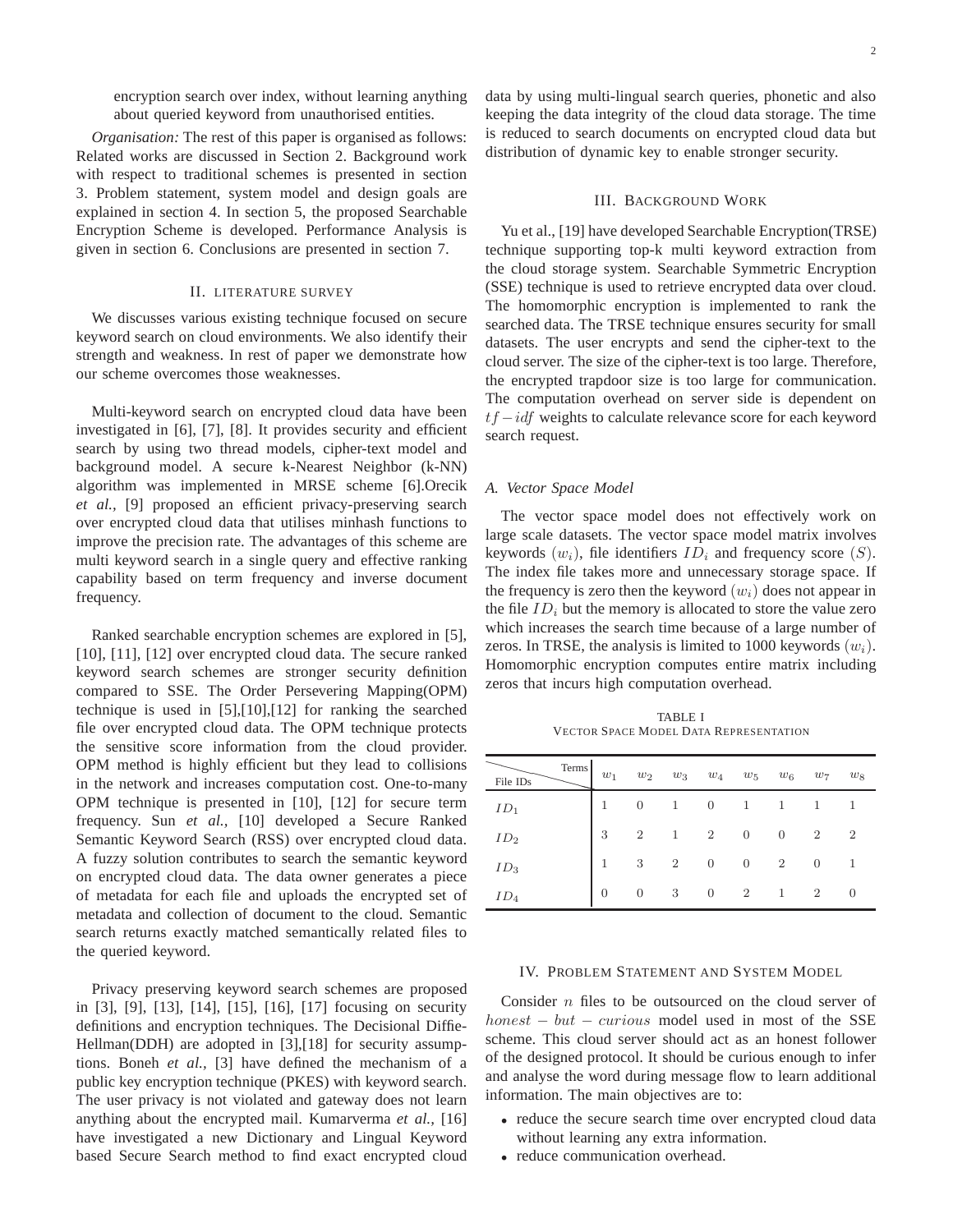

Fig. 1. system Architecture

#### *A. System Model*

The architecture of encrypted cloud hosting services is shown in Figure 1. It contains three entities: data owner, data user and cloud server. The System provides most significant keyword search over encrypted cloud data

A collection of *n* data files  $F = (f_1, f_2, f_3, \dots, f_n)$  to be outsourced onto the cloud server in encrypted form and then provide keyword search services to authorised users. The files extract the m keywords  $W = (w_1, w_2, \dots, w_n)$  from each file to generate encrypted searchable index  $I''$  from  $F'$  and stores both the  $I''$  and  $F'$  on the cloud.

The Data User is authorised to process multi-keyword search on encrypted cloud data. After conformation of authorisation, the trapdoor  $t_w$  of the keyword  $w_i$  is generated to send the encrypted search query on the cloud server. When data user submits the search query, the cloud server is searches the index  $I'$  and returns the relevant files to the data user. The ranked criteria is used to enhance the file retrieval accuracy of the search result. The data user can reduce the communication cost by sending the optimal value  $k$  along with trapdoor  $t_w$  and the cloud server sends back the top- $k$ search results.

The third party data storage and retrieval service hosts on cloud server. which is termed as honest-but-curious in our model because they are communicating with both data owners and data users. The storage data may contain sensitive data, and hence the cloud server cannot be fully entrusted in protecting data. They do not delete or modify the user data but try to learn the content of the stored data.

#### *B. Design Goals*

The main design goals of the proposed scheme include effective single-keyword ranked search on encrypted cloud data, search result accuracy, security and performance.

**Accurate Single-Keyword Ranked Search:** To design search scheme for single-keyword queries, accurate similarity results are retrieved and ranked by effective utilisation of outsourced cloud data instead of getting unrelated results.

**Security guarantee:** To prevent the cloud server to learn the content of the stored data as well as the searched keyword information. It gives stronger security strength compared to existing searchable schemes.



Fig. 2. MSD Sort Process

### *C. Radix Sort*

The radix sort is an algorithm to rearrange the string representation process over individual string either in ascending or descending order. It is a non-comparative and a linear sorting string algorithm [20]. The string sorting algorithm sorts data by grouping keys which shares the same significant position and value. The string sorting are of two types: least significant digit (LSD) radix sort and most significant digit (MSD) radix sort [21].

#### *D. Most Significant Digit (MSD)*

In MSSS scheme, function 1 focuses on MSD radix sort process. The string representation starts from the most significant digit and moves towards the least significant digit (left most string to right most string for each word). LSD radix sort works the other way around. It is suitable for string like words (variable-length alphabets) and fixed-length integer. Counting sort for one level of buckets to group the keys is used. The indexes file  $I$  partitions into  $R$  pieces according to the first character and groups the elements with the same character into a bucket. It processes recursively sorting from left to the right of string in each bucket. Finally, all the buckets are concatenated in order. The entire process is shown in Figure 2.

*1) Counting sort:* After MSD sorting, the string is processed with counting sort algorithm to count the objects of the bucket element [22]. An array A of  $n$  most significant elements is taken from the keywords in the range  $(1, 2, \ldots, k)$ . The counting sort keeps an auxiliary array  $C[i]$  range 1 to  $k$  initialised to zero. The algorithm makes a pass through input array A; for each element i of A, increments  $C[i]$  by 1. The iteration is done for  $n$  elements of array  $A$  with time complexity of  $O(n)$  times and updates C. The index j values of C shows the number of times that  $j$  appears in A. The next step is to insert each element j with a total of  $C[j]$  times in the new list of  $C'$  and it computes with complexity  $O(k)$ . The total time taken for counting sort is of the order  $O(n + k)$ .

#### *E. Keyword Compution Method*

The Score S is calculated based on the frequency of each term in the individual file. The expression for normalised Score calculation is as follows:

$$
S = \frac{freq}{maxfreq}.
$$
 (1)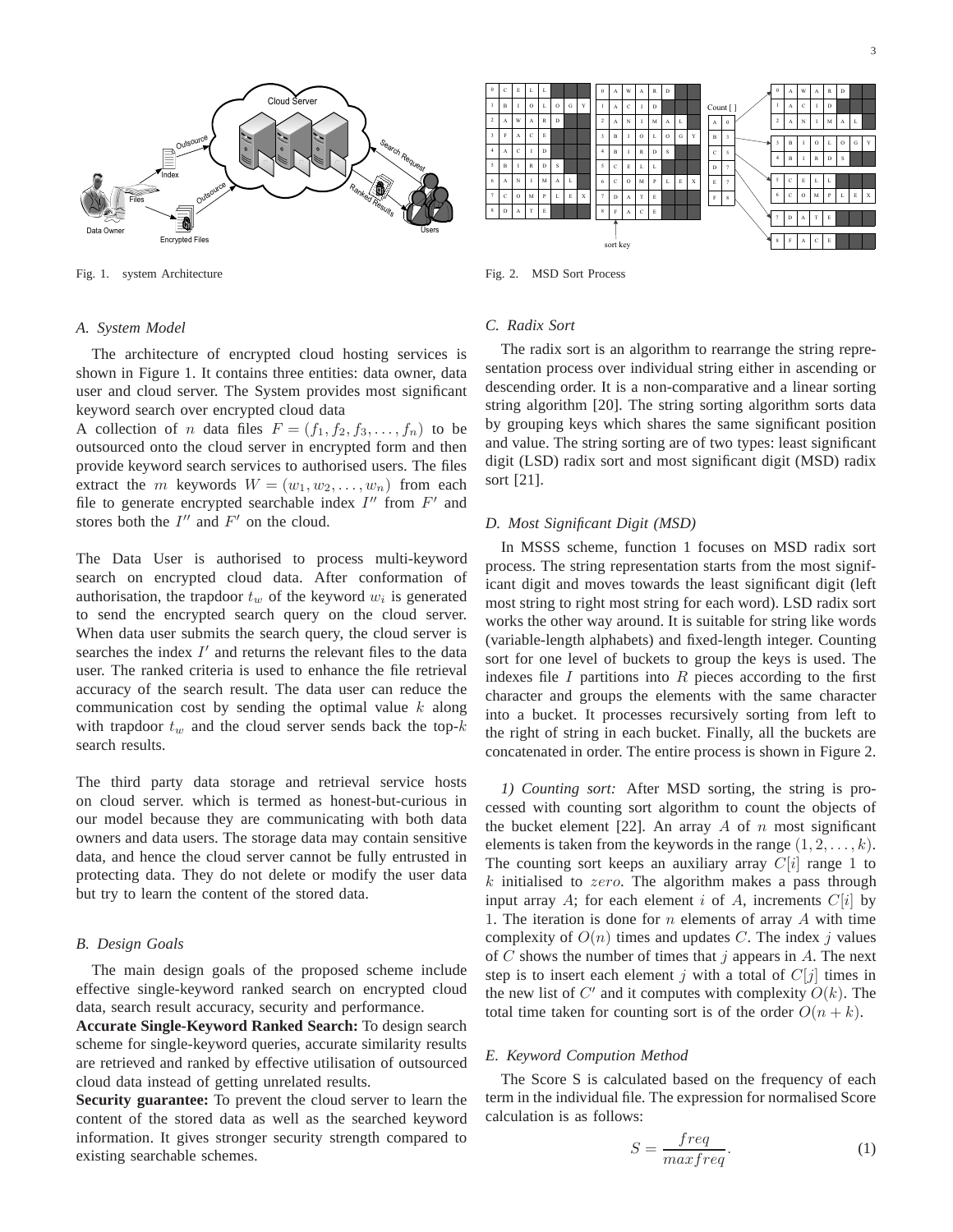|                    | Symbols Definition                                                                       |
|--------------------|------------------------------------------------------------------------------------------|
| F                  | The plain-text document collection to be outsourced as a                                 |
|                    | set of <i>n</i> data files $F = (f_1, f_2, f_3, \ldots, f_n)$ .                          |
| W                  | The extracted distinct keywords from the docu-                                           |
|                    | ment collection $F$ , a set of $m$ keywords $W$<br>$=$                                   |
| $\overline{I}$     | $(w_1, w_2, \ldots, w_m).$                                                               |
|                    | The searchable index built from the document collection                                  |
|                    | F, denoted as $(I_1, I_2, \ldots, I_m)$ where each sub-index $I_i$<br>build from $F_i$ . |
| $t_w$              | The trapdoor generated for search request of keyword $W$ .                               |
| $ID_{list}$        | The set of ranked identifiers of files in $F$ that contains                              |
|                    | keyword $w_i$ .                                                                          |
| $ID(f_i)$          | The file identifiers $f_i$ to locate the actual file.                                    |
| S                  | Score is calculated by using term frequency $TF$ .                                       |
| $\boldsymbol{a}$   | ASCII value of alphabets in each letter of the keyword.                                  |
| $\alpha(w_i)$      | Compute result for each extracted keyword from<br>equation-2.                            |
| D                  | Number of Documents.                                                                     |
| T                  | Number of terms in each document.                                                        |
| $N_T$              | Number of rows in index file.                                                            |
| C                  | Number of columns in index file (i.e., $C=3$ ).                                          |
| c(i)               | Contains elements in the sort list $(i = 1, 2, \ldots, n)$ .                             |
| $w_i$              | Individual extracted keyword.                                                            |
| F'                 | Encrypted $n$ files.                                                                     |
| I'                 | Stored all the computed $\alpha(w_i)$ in the Index                                       |
| $I^{\prime\prime}$ | Encrypted $I'$                                                                           |
| A(j)               | Numbrer of extracted keyword $W$ in an array taken as<br>input for Function 1.           |

where  $freq$  - frequency of each term in a file,  $maxfreq$ . maximum frequency after considering all the files in the folder and S - is Score obtained by  $\frac{freq}{maxfreq}$ . A new mathematical model for encrypting the keyword is given below:

$$
\alpha(w_i) = (a_0 x^k + a_1 x^{k-1} + \dots + a_n x^{k-n})
$$
 (2)

$$
\alpha(w_i) = \sum_{p=0}^{n} a_b x^{k-p} \tag{3}
$$

where  $x -$  is a real number and it should be same for both index keyword and queried keyword,  $k$  - is a length of the keyword(i.e., if the keyword is  $Network$  than the length of the keyword is 7) and  $p -$  is the position of the each letter  $(0 \le p \le n)$  (if the keyword *Network* position of letter *e* is 2 and  $r$  is 6).

#### V. PROPOSED MSSS SCHEME

MSSS scheme generates index for optimal Secure multikeyword search time over encrypted files and reduce the index storage space in the cloud sever. The framework of MSSS scheme involves four functions Setup, BuildIndex, T rapdoorGen and SearchResult.

- $Setup(\lambda)$ : The secure input parameter  $\lambda$  generates Public  $Key(PK)$  and Secret Key(SK) for the Most significant digit searchable encryption scheme. The data owner distributes Secret Key to the authorised users.
- BuildIndex $(F, PK)$ : The collection of files F extracts the unique keyword to construct the searchable index I. Sorting is based on the MSD radix sort technique

**Function 1:** MSD Radix Sort **input** : Extracted Keyword from the text  $W = (w_1, w_2, \dots, w_n)$  and most significant digit d **output** : Index I sort by most significant digit in Ascending Lexicographical order **Function**: MSD(W, d) 1)Take the MSD for the first character of each  $w_i$ ; 2)Sort the W based on the first digit of each keyword  $w_i$  using countingsort(); 3)Grouping elements with the same digits into a bucket  $B_i$ .  $(i.e., i = 1, 2, ..., n);$ 4)concatenate the buckets  $(B_1, B_2, B_3, \ldots, B_n)$ together in order; **Procedure** countingsort(*A[j]*) **for**  $i \leftarrow 1$  **to** k **do**  $\mid C[i] \leftarrow 0;$ **for**  $i \leftarrow 1$  **to** n **do**  $\left[\right] C[A[j]] \leftarrow C[A[j]] + 1$ ; **for**  $i \leftarrow 2$  **to**  $k$  **do**  $[C[i] \leftarrow C[i] + C[i-1]$ ; **for**  $j \leftarrow n$  **downto** 1 **do**  $B[C[A[j]]] \leftarrow A[j];$  $C[A[j]] \leftarrow C[A[j]] - 1;$ 

|        |  | <b>Algorithm 1:</b> Most Significant Multi-keyword Search |  |
|--------|--|-----------------------------------------------------------|--|
| (MSSS) |  |                                                           |  |

## **Initialisation Phase**

**input** : A set of n Data Files  $F = (f_1, f_2, \dots, f_n)$ **output** : Index file generated from extracted keyword I **Function**: BuildIndex $(K, F)$ 

### **for**  $f_i \leftarrow 1$  **to** n **do**

*each file*  $f_i \in F$ ; Scan  $F$  and Extract the distinct word in  $f_i$ , denoted as a  $W = (w_1, w_2, w_3, \dots w_n)$ ; Normalised and filter the stopwords from W; **for**  $i \leftarrow 1$  **to** m **do** *each file*  $w_i \in W$ ; 1) Calculate the Score  $S$  for each keyword  $w_i$ according to equation 1; 2)  $MSD()$  to sort the Index  $I$ ; 3) Compute  $\alpha(w_i)$  for each keyword  $w_i$ according to equation 2; 4) Store the  $\langle id(f_i)||\alpha(w_i)||S \rangle$  as an element in the posting list of  $I'$ ; 5) Encrypt the Index file  $I'$ ; 6) Replace  $I'$  with  $I''$ **return** I ′′;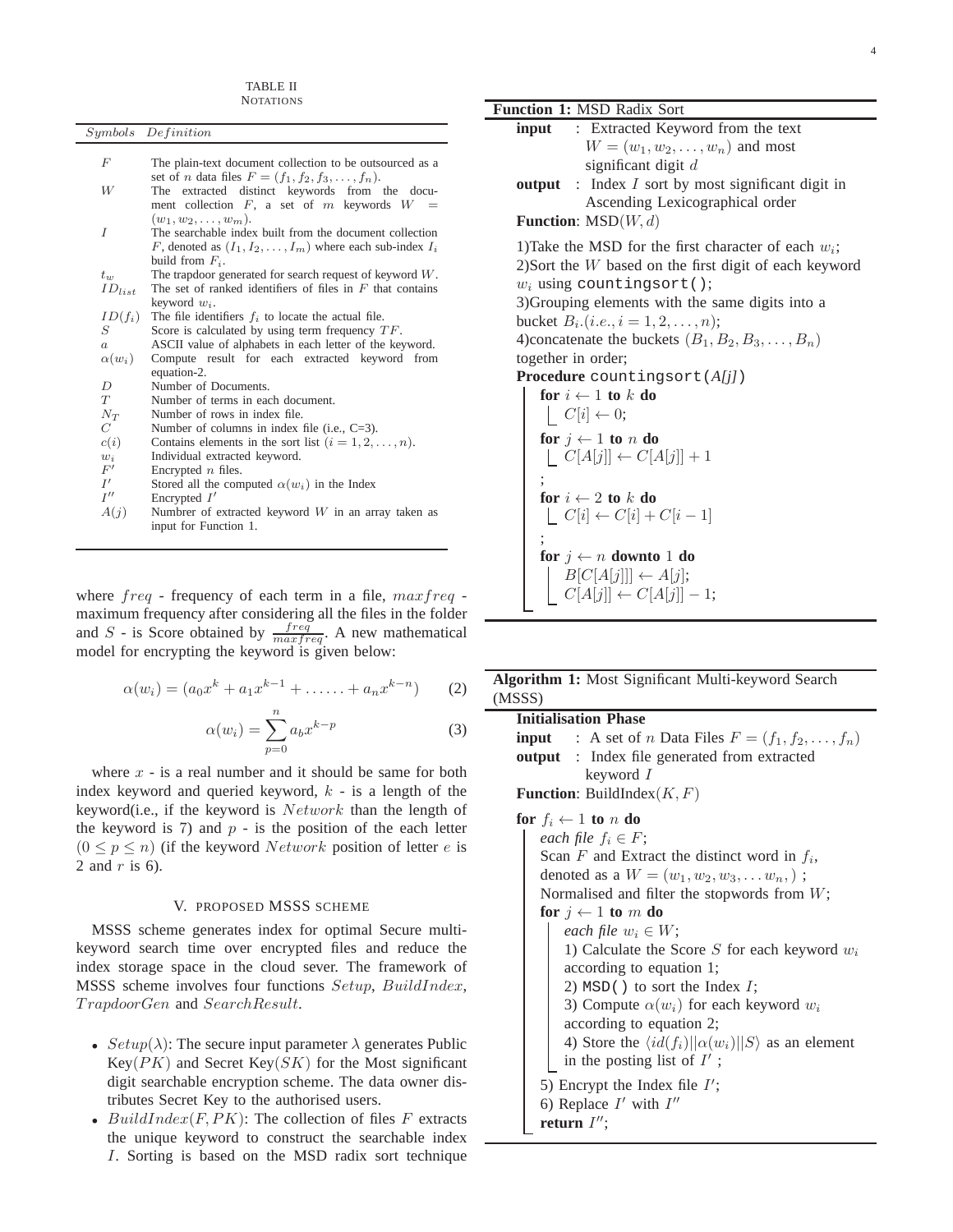- $TrapdoorGen(I', t_w)$ :The data user generates secure trapdoor  $t_w$  corresponding to the interested query keyword request Q. the multi-keyword request encrypts into a secure trapdoor  $t_w$  to search on the encrypted data  $I'$ .
- Search Results $(I', t_w)$ : On receiving the Secure trapdoor  $t_w$ . The cloud server computes and returns the matched file IDs and relevant score gets back to the users in the descending order. The top- $k$  matched files is sent back in a ranked sequence based on the relevance score. Top-k files are securely retrieved without learning anything about the search keyword and index  $I'$ .

The framework of the Algorithm 1 can be built in two phases: (i) initialisation phase and (ii) retrieval phase. The initialisation phase involves Setup and BuildIndex functions. The Setup function processes on data owner side to generate  $SK$  and PK for individual authorised users. BuildIndex function involves operations on plain-text and generates secure searchable index from the plain-text files  $F$ . The searchable index  $(n \times 3)$  matrix involves extracted keyword, file  $IDs$ and score for convenient retrieval of data from the Function 1 and the initialisation phase. For security concerns, most of the work is conducted on the data owner side. The details of the initialisation and retrieval phase is described below:

#### **Initialisation Phase:**

- The data owner generates Secret Key $(SK)$  and Public  $Key(PK)$  for the  $MSSS$  scheme by calling the function  $KeyGen(\lambda)$ . The data owner shares the secret keySK with the authorised data users to access cloud data files  $f_i(1 \leq i \leq n).$
- The data owner extracts the collection of  $m$  keywords  $W=(w_1, w_2, w_3, \ldots, w_m)$  from the scanned files where  $W = (w_i | 1 \le i \le m)$  and then filters the stop words from  $W$  and term frequency  $TF$ . Compute for each file  $f_i$  belonging to F, the score S is calculated according to Equation 1. The data owner builds a  $(n \times 3)$  matrix to store the extracted keywords in the form  $(w_i||ID(f_i)||S)$ into the index file  $I.$  W is the Extracted keywords after filtering the stopword,  $ID(f_i)$  is the file identifiers for  $F$  files and  $S$  is a score calculated by normalised term frequency  $(TF)$ . The index file I is sorted by using MSD Radix sort Function1. The explanation is elaborated in session 3. The counting sort function the group elements with the same MSC into a bucket  $B_i(i = 1, 2, \ldots, n)$  and then concatenates the buckets  $B_i = (B_1, B_2, \ldots, B_n)$ together in lexicographical order. After sorting all the extracted keyword present in the index file I, each keyword is encrypted according to Equation -2. Now the searchable index file  $I'$  is partially encrypted.
- The data owner encrypts both the Searchable index file  $I' = (v'_i | 1 \leq i \leq n)$ , where  $v'_i = (\alpha(w_i || ID(f_i) || S))$ into I'' and the file  $F = (f_1, f_2, \ldots, f_n)$  into  $F' =$



Fig. 3. Comparison of Index Storage Space based on Number of Keywords.

TABLE III QUERIED KEYWORDS SEARCH TIME BASED ON NUMBER OF FILES

|        | Queried Keywords Search Time (in s) |             |  |  |  |
|--------|-------------------------------------|-------------|--|--|--|
| No. of | Abstract                            |             |  |  |  |
| Files  | <b>TRSE [19]</b>                    | <b>MSMS</b> |  |  |  |
| 200    | 3.910                               | 0.389       |  |  |  |
| 400    | 10.538                              | 0.865       |  |  |  |
| 500    | 16.592                              | 1.130       |  |  |  |
| 600    | 19.855                              | 1.398       |  |  |  |
| 800    | 31.123                              | 1.844       |  |  |  |
| 1000   | 45.083                              | 2.485       |  |  |  |

 $(f'_1, f'_2, \ldots, f'_n)$  with cryptology techniques and then the  $I''$  and  $F'$  is outsourced to the cloud storage space.

#### VI. PERFORMANCE

We evaluate the overall performance of our proposed scheme on the real data set: National Science Foundation Research Awards Abstracts 1990-2003[23]. Our experiment environment involves a server and a client. The entire system is implemented in JAVA language on a Linux platform with Intel Xeon(R) CPU E31220 @3.10GHz Quad Core processor. The index file  $I''$  and the encrypted collection of files  $F'$  is stored on the commercial public cloud, Amazon cloud services like S3 (simple storage service).

#### *A. Performance on Storage Cost*

Figure 3 shows the graph of index storage space of TRSE and MSSS scheme. The storage overhead is more in TRSE scheme, which does not support large scale data set. The space complexity of the TRSE is  $O(D \times T)$ , here terms are taken as maximum unique words from  $n$  files. If the term  $T$  is taken as 500 keywords and  $D$  is taken as 5 files. The total storage space taken by TRSE is  $D \times T$  i.e.,  $5 \times 500 = 2500$  elements  $\approx$  7.8 KB whereas MSSS scheme takes  $O(N_T \times C)$  storage space.  $N_T$  =623 and  $C = 3$  for 5 files,  $N_T \times C = 623 \times 3$  $= 1869$  elements  $\approx 6.8$  KB is the storage space requried for the same set of files. From numerical analysis, we observe that MSSS scheme uses less storage space than TRSE scheme. The difference in storage increases exponentially with the increase in number of keywords.